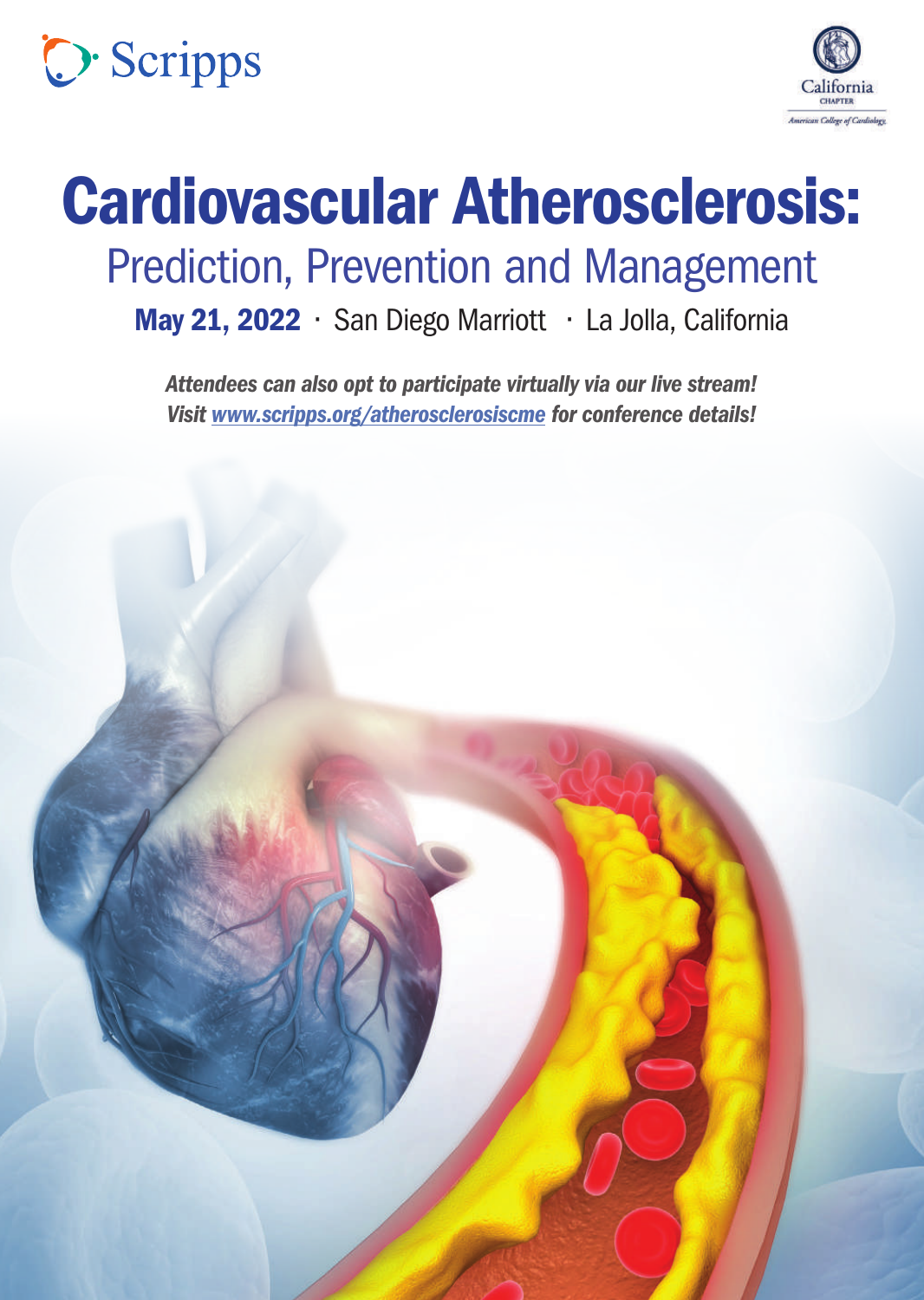### Conference Overview

Atherosclerotic cardiovascular disease is a common problem which may begin early in life and progress as a person ages. The atherosclerotic condition involves lipid deposition of the arterial wall, which involves the immune system, inflammatory mediators, and the endothelial system. Over time, if developing atherosclerosis is left untreated, it may be progressive and can result in several dangerous and life-threatening cardiovascular conditions including myocardial infarction, carotid artery disease and stroke, among others. While atherosclerosis can often be prevented through good lifestyle choices including proper diet and exercise, a number of therapeutic options are available for patients where lifestyle changes may not be enough.

Over the past several years there has been a substantial increase of clinical trials specifically dedicated to the management and treatment of atherosclerosis and underlying risk factors. These studies have generated comprehensive data on a large number of randomized patients and have led to new indications for medical therapies. Clinicians need to be familiar with these evolving clinical diagnoses and novel therapeutic options for their patients. The Scripps Cardiovascular Atherosclerosis conference is designed to offer a comprehensive summary of these new treatment options as well as to promote clinical awareness regarding prudent lifestyle and dietary choices to improve patient outcomes.

### Educational Objectives

After attending this live activity, participants should be able to:

- Identify risk factors for atherosclerosis.
- Review hypertension guidelines and management.
- Explain mechanism of action of pharmacotherapies used to reduce risk of atherosclerosis.
- Summarize mechanism and indication of SGL2 inhibitors as well as GLP1 agonists and review indications for use.
- Identify and address health disparities that could negatively impact patient care within the clinical encounter.
- Describe the cardiovascular benefits associated with diet and exercise modifications.
- Assess cardiac CT scoring and utility of coronary CTA.
- Review inflammation effect on atherosclerotic risk.
- Implement dyslipidemia management strategies.

### Target Audience

- Cardiologists
- Endocrinologists
- **•** Internists
- General Practitioners
- Nurses, Nurse Practitioners, Physician Assistants

### Accreditation and Disclosure

### **Physicians**

Scripps Health is accredited by the Accreditation Council for Continuing Medical Education (ACCME) to provide continuing medical education for physicians.

Scripps Health designates this live activity for a maximum of *7.5 AMA PRA Category 1 Credit(s)™.* Physicians should only claim credit commensurate with the extent of their participation in the activity.

### ABIM MOC Points

Successful completion of this CME activity, which includes participation in the evaluation component, enables the participant to earn up to 7.5 Medical Knowledge MOC points in the American Board of Internal Medicine's (ABIM) Maintenance of Certification (MOC) program. It is the CME activity provider's responsibility to submit participant completion information to ACCME for the purpose of granting ABIM MOC credit.

### Nurses and Nurse Practitioners

For the purpose of recertification, the American Nurses Credentialing Center accepts *AMA PRA Category 1 Credit(s)™* issued by organizations accredited by the ACCME.

For the purpose of re-licensure, the California Board of Registered Nursing accepts *AMA PRA Category 1 Credit(s)™* for attendance at structured learning activities offered by organizations accredited by the ACCME.

The American Academy of Nurse Practitioners Certified Program (AANPCP) and the American Association of Nurse Practitioners (AANP) accept *AMA PRA Category 1 Credit(s)™* from organizations accredited by the ACCME.

#### Physician Assistants

PAs may claim a maximum of 7.5 Category 1 credits for completing this activity. NCCPA accepts *AMA PRA Category 1 Credit(s)™* from organizations accredited by the ACCME.

#### Commercial Support

This course is supported, in part, by educational grants from industry. In accordance with the ACCME Standards for Integrity and Independence in Accredited Continuing Education, a complete list of commercial support received will be provided to all learners who participate in the continuing education activity. For more information: <www.accme.org/standards>.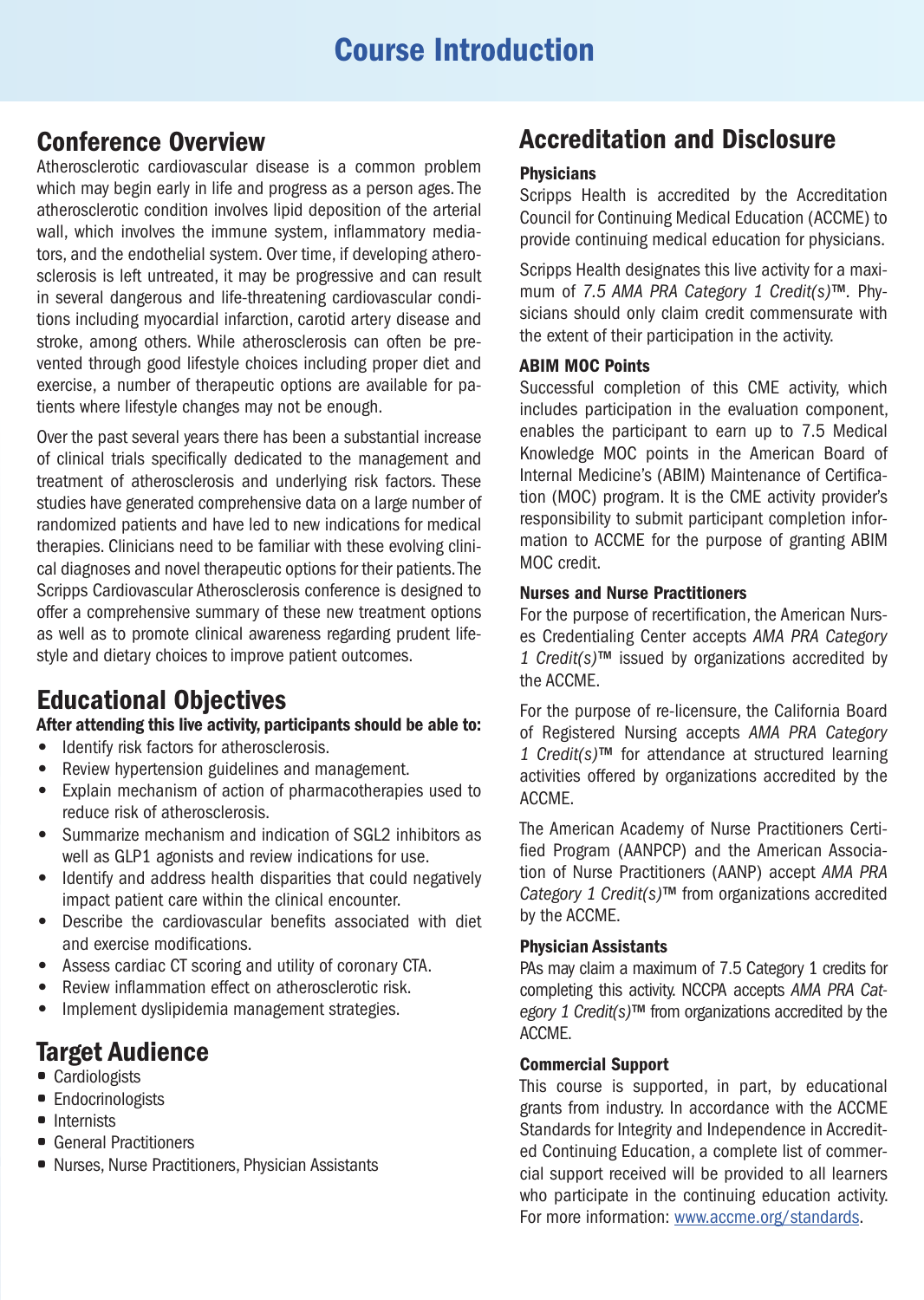# **Faculty**

## Course Directors

### David Cork, MD, FACC, FNLA

Division of Cardiovascular Disease Scripps Clinic La Jolla, California

#### Christopher Suhar, MD

Division Head, Scripps Center for Integrative Medicine Division of Cardiovascular Disease Scripps Clinic La Jolla, California

### Conference Faculty

#### Matthew Budoff, MD, FACC, FAHA

Professor of Medicine David Geffen School of Medicine at UCLA Program Director and Director of Cardiac CT Division of Cardiology The Lundquist Institute Harbor-UCLA Medical Center Los Angeles, California

#### Samantha Harris, MD

Endocrinologist, Diabetes & Weight Management Scripps Whittier Diabetes Institute La Jolla, California

#### Jeffrey Hsu, MD, MPH, PhD, FACC

Assistant Clinical Professor, Medicine UCLA School of Medicine Cardiologist Harbor-UCLA Medical Center Los Angeles, California

#### Luke Laffin, MD

Co-Director, Center for Blood Pressure Disorder Medical Director of Cardiac Rehabilitation (Main Campus) Cleveland Clinic Cleveland, Ohio

#### Sandeep Mehta, MD

Scripps Center for Integrative Medicine Division of Cardiovascular Disease Scripps Clinic La Jolla, California

#### Evan Muse, MD, PhD, MCTI, FACC, FAHA

Assistant Professor Scripps Translational Science Institute Division of Cardiovascular Disease Scripps Clinic La Jolla, California

#### Douglas Triffon, MD, FACC, FNLA, FASE

Scripps Center for Integrative Medicine Medical Director, Lipid Clinic Division of Cardiovascular Disease Scripps Clinic La Jolla, California

#### Poulina Uddin, MD

Director, Scripps Women's Heart Center General and Invasive Cardiology Integrative and Holistic Medicine Scripps Clinic and Scripps Mercy Hospital San Diego, California

#### Michael Wilkinson, MD, FACC

Assistant Professor of Medicine Advanced Lipid Treatment Program UC San Diego Health La Jolla, California

#### Faculty Disclosure

In accordance with the ACCME Standards for Integrity and Independence in Accredited Continuing Education, course directors, planners, moderators, faculty, and all others in control of the educational content of the continuing education activity must disclose all financial relationships with ineligible companies that they may have had within the past 24 months. If an individual refuses to disclose financial relationships, they will be disqualified from being a part of the planning and implementation of the activity. Owners and/or employees of an ineligible company with business lines or products relating to the content of the activity will not be permitted to participate in the planning or execution of any accredited program. All relevant financial relationships with ineligible companies listed for individuals in control of content have been mitigated.

A complete listing of disclosures associated with this program can be found on the conference website:<www.scripps.org/atherosclerosiscme>.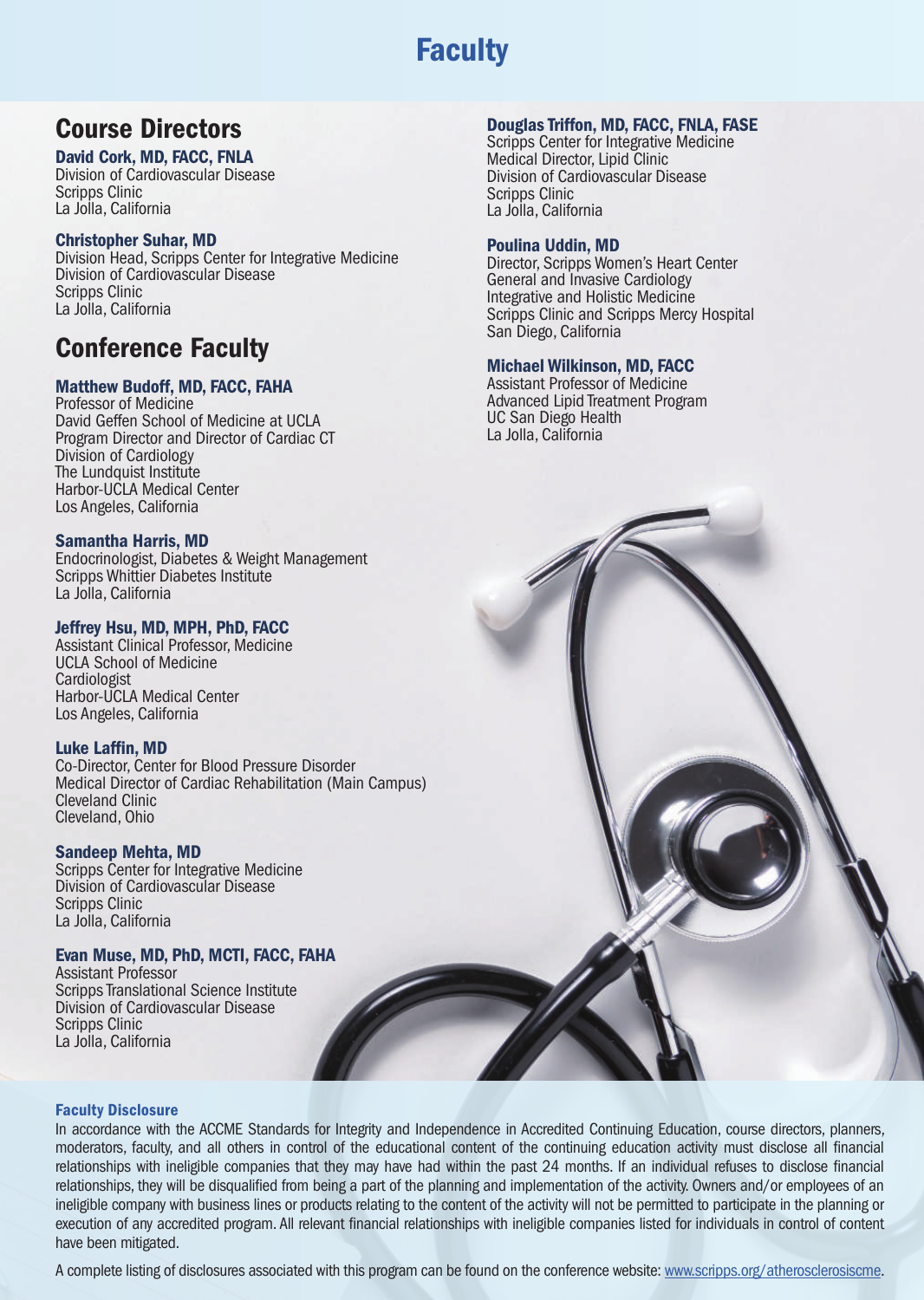# Conference Agenda



## May 21, 2022

- 7 a.m. Registration, Breakfast & View Exhibits
- 7:55 a.m. Welcome & Introductions *David Cork, MD and Christopher Suhar, MD*
	- 8 a.m. Personalized Medicine and Genetics *Evan Muse, MD, PhD*
- 8:40 a.m. Atherosclerosis is Inflammatory *Douglas Triffon, MD*
- 9:20 a.m. Non-statin Pharmacotherapies for Risk Reduction *Michael Wilkinson, MD*
	- 10 a.m. Panel Discussion/Q&A
- 10:15 a.m. Break & View Exhibits
- 10:45 a.m. Hypertension Updates: Pharmacotherapies with A Focus on Clinical Cases *Luke Laffin, MD*
- 11:25 a.m. Cardiodiabetology: Expanding Your Specialty *Samantha Harris, MD*
- 12:05 p.m. CT Coronary Calcium Scoring, Hard Plaque and Soft Plaque Visualization: Where Are We At? *Matthew Budoff, MD*
- 12:45 p.m. Panel Discussion/Q&A
	- 1 p.m. Lunch Break
	- 1:45 p.m. How Do I Reverse Coronary Plaque? *Christopher Suhar, MD*
	- 2:15 p.m. Hormonal Influences on Vascular Disease *Poulina Uddin, MD*
	- 2:45 p.m. Exercise and Sports Cardiology *Jeffrey Hsu, MD, MPH, PhD*
	- 3:15 p.m. Panel Discussion/Q&A
	- 3:30 p.m. Break & View Exhibits
	- 3:45 p.m. Dietary Guidelines, Current Dietary Patterns and Cardiovascular Risk Association *Sandeep Mehta, MD*
	- 4:15 p.m. Select Dyslipidemia Cases *David Cork, MD*
	- 4:45 p.m. Panel Discussion/Q&A
		- 5 p.m. Adjourn

*Topics, times, and speakers are subject to change and all times listed are Pacific Standard Time.*